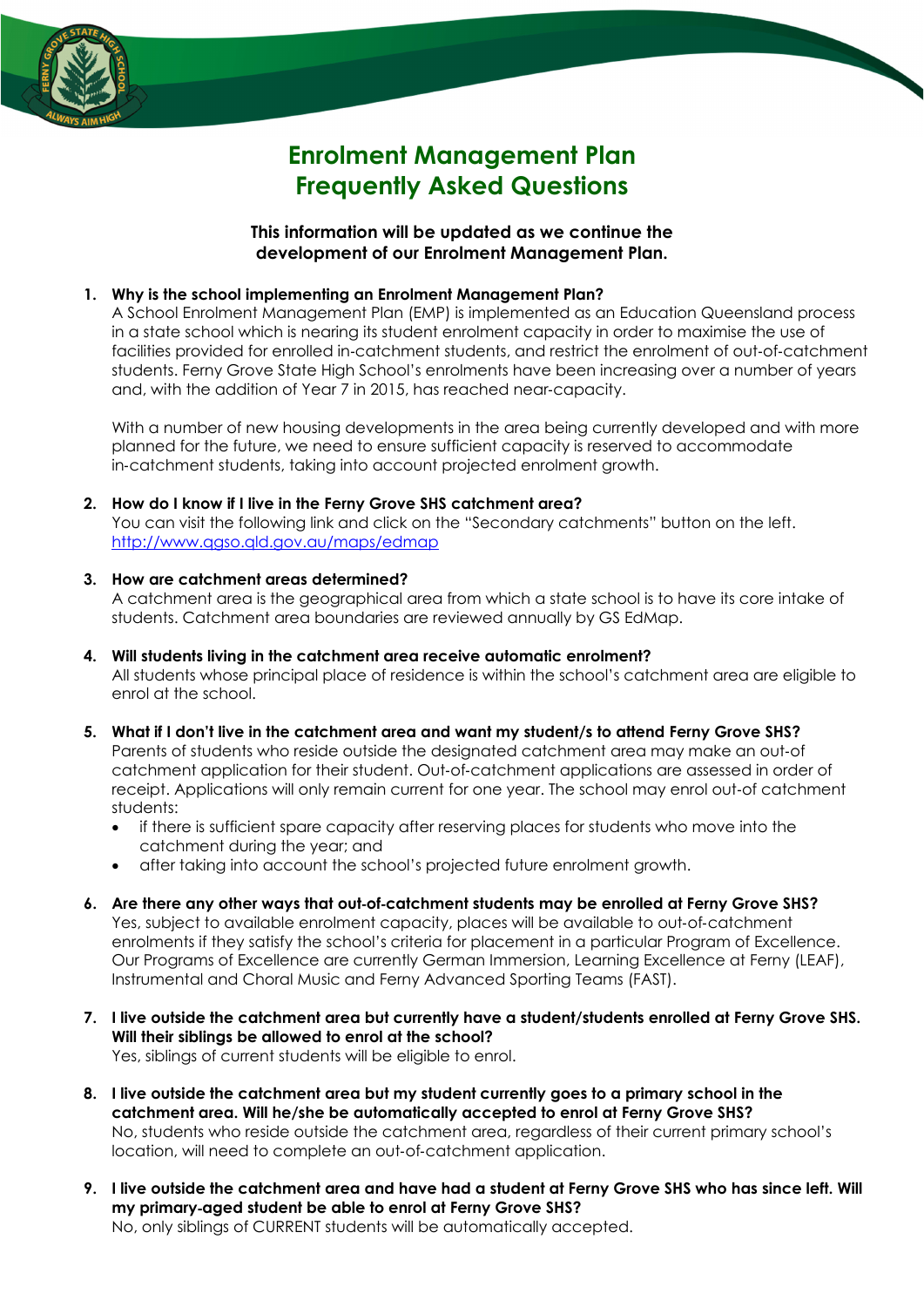#### **10. We reside outside the catchment area and my student is interested in one of your Programs of Excellence). Will he/she be able to enrol?**

Yes, provided there is sufficient capacity and that he/she satisfies the requirements of entry into the relevant program. Parents of interested students should complete an Expression of Interest for Student Enrolment form, available on the Enrolments page of our website. Our current programs of Excellence are:

- German Immersion
- Learning Excellence at Ferny (LEAF)
- Instrumental and Choral Music, and
- Ferny Advanced Sporting Teams (FAST)
- **11. Are there any students who reside outside the catchment area who will be allowed to enrol?**  Yes, parents/carers of students in the following categories will be able to make an enrolment application:
	- Children and young people who are subject to child protection orders that grant guardianship or custody to the Chief Executive Officer of the Department of Communities, Child Safety and Disability Services (Child Safety Services)
	- Siblings of current students at the school (excluding siblings of Program of Excellence students). Where a school has both a primary and secondary campus, siblings are only entitled to enrol in the same campus as the currently enrolled student.
	- Students whose parent or legal guardian is employed by the school.
	- Students who live outside the catchment area and are verified with a disability can enrol in the school to attend the specialised disability program if it is the closest program to their home and meets their individualised needs.
	- Students who have been excluded from another school, dependent upon the conditions related to the exclusion, subject to agreement of the Regional Director.

# **12. I am moving into the catchment area. Will there be a place for my student?**

Yes, the Enrolment Management Plan allows for a growth of enrolments from the catchment area during the year.

# **13. How are out**-**of**-**catchment applications managed?**

Applications will be recorded in order of receipt and, depending on enrolment capacity, will be assessed in this order. Applications for entry into a Program of Excellence will be assessed against entry requirements for those programs.

- **14. Will there be any fee charged to students whose out**-**of**-**catchment applications are successful?**  Under the Department's State Education Fees procedure, a Principal of a state school with an approved School EMP is able to charge a fee for recouping costs of enrolment processing (subject to consultation with the Parents and Citizens' Association) where:
- The Enrolment Management Plan permits the enrolment of a student living outside the catchment area based on cultural, sporting or academic merit, and
- The significant number of prospective students living outside the catchment area and applying to enrol results in abnormal administrative costs to the school, for example, enrolment examination supervision and marking.
- **15. My student lives in shared care one parent lives in the catchment area and the other does not. Will he/she be able to enrol at Ferny Grove SHS?**

Yes, Proof of residence and/or Court Orders may be required to substantiate.

**16. I live outside the catchment area and my student commences high school in two or more years' time. Can I enrol him/her now to ensure I get a place?** 

No, applications will only be accepted in the year immediately prior to the first year of enrolment.

**17. A lot of outstanding students currently (and previously) enrolled at Ferny Grove SHS would not have been eligible to attend Ferny Grove SHS under these new rules – won't this be a great loss for your school?** 

The decision to implement an Enrolment Managed is an Education Queensland process applied consistently across Queensland. Such students are welcome to submit an Expression of Interest for Enrolment, whether or not they are interested in our Excellence Programs.